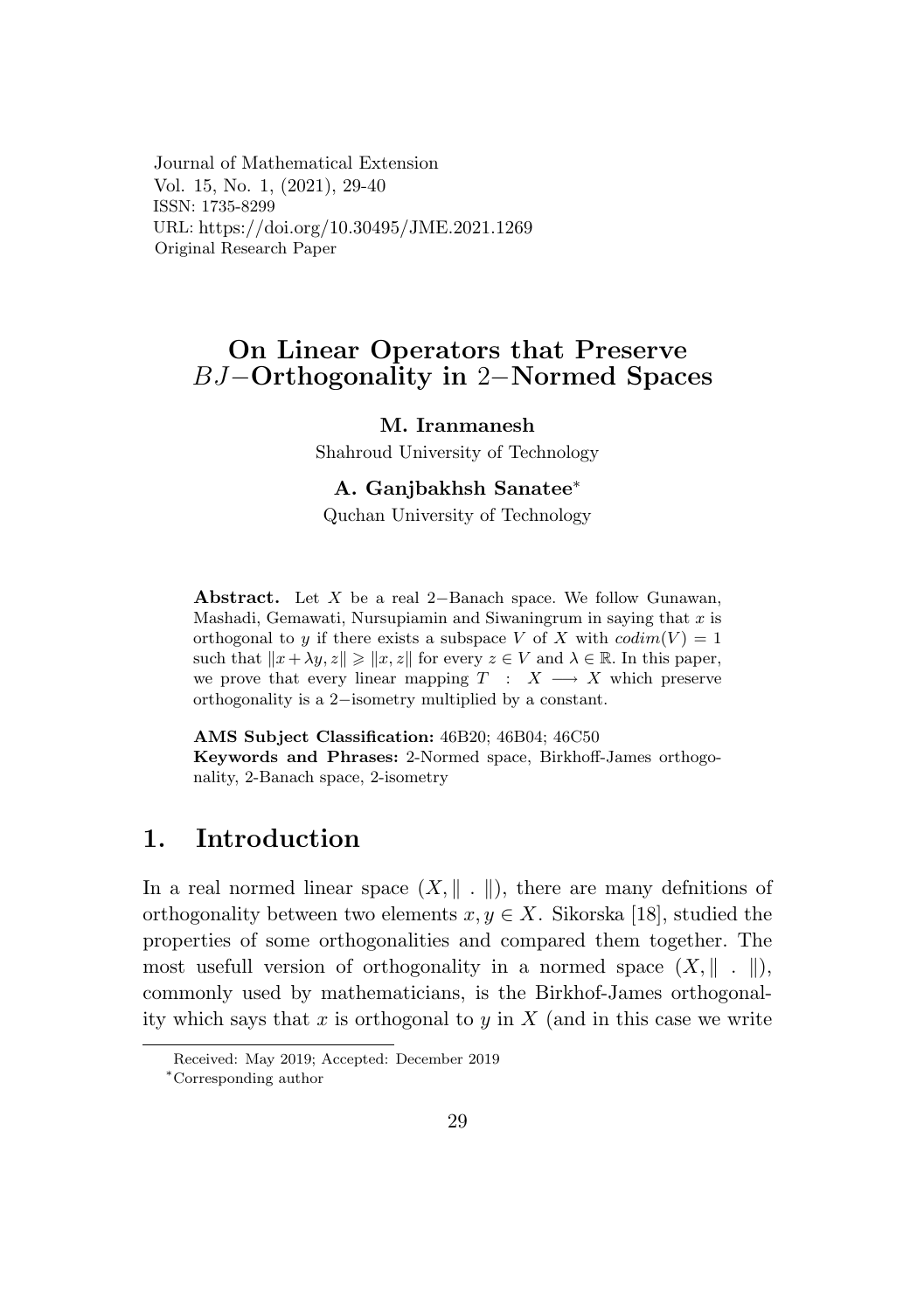not symmetric in general, but it happens when the norm comes from an inner product.

The concept of linear 2*−*normed spaces has been initially investigated by S. Gahler [7] and have been developed extensively by Y. J. Cho, C. Diminnie, R. Freese, S. Gahler, A.White and many other mathematicians, see, e.g. [4, 5, 6]. Let *X* be a linear space of dimension greater than 1 and let  $\|\cdot\|$ ,  $\|\cdot\|$  be a real-valued function on  $X \times X$  satisfying the following conditions for all  $x, y, z \in X$  and  $\lambda \in \mathbb{R}$ 

- (1)  $\|x,y\| = 0$  if and only if x and y are linearly dependent.
- $(2)$   $||x, y|| = ||y, x||;$
- $(3)$   $||x, \lambda y|| = |\lambda| ||x, y|| = ||\lambda x, y||;$
- (4)  $||x + y, z|| \le ||x, z|| + ||y, z||.$

Then  $\|\cdot,\cdot\|$  is called a 2–norm on *X* and the pair  $(X, \|\cdot,\cdot\|)$  is a 2–norm space.

A sequence  $(x_n)$  in 2–normed space  $(X, \| \cdot, \cdot \|)$  is said to be convergent to *x* if the 2-norm  $||x_n - x, y||_{n \in \mathbb{N}}$  tends to zero for all  $y \in X$ . In this case, we write  $\lim_{n\to\infty}x_n=x$  and we call x the limit of  $(x_n)$ .  $(x_n)$  is called a Cauchy sequence if there exist linearly independent elements *y* and *z* in X such that  $(\Vert x_n, y \Vert)$  and  $(\Vert x_n, z \Vert)$  are real Cauchy sequences. If every Cauchy sequence converges to some  $x \in X$ , then  $(X, \|\cdot\|)$  is called a 2*−*Banach space.

Various notions in normed spaces have been extended to 2*−*normed spaces by many mathematicians. For more details, see, e.g. [5, 13, 14, 15, 16, 17]. khan and Siddiqui [10], defined another expression of the Birkhoff-James orthogonality on an arbitrary 2*−*normed space (*X, ., .*) asserting that *x* is orthogonal to *y* (and denoted by  $x \perp BJ$  *y*) if  $||x +$  $\lambda y, z \leq x, z \leq 0$  and  $\lambda \in \mathbb{R}$ . However, Gunawan, Mashadi, Gemawati, Nursupiamin and Siwaningrum [8] remarked that there are no such elements satisfying orthogonality in this sense and restricted the relation  $x + \lambda y, z \geqslant \|x, z\|$  to a subspace *V* of codimention 1. Actually,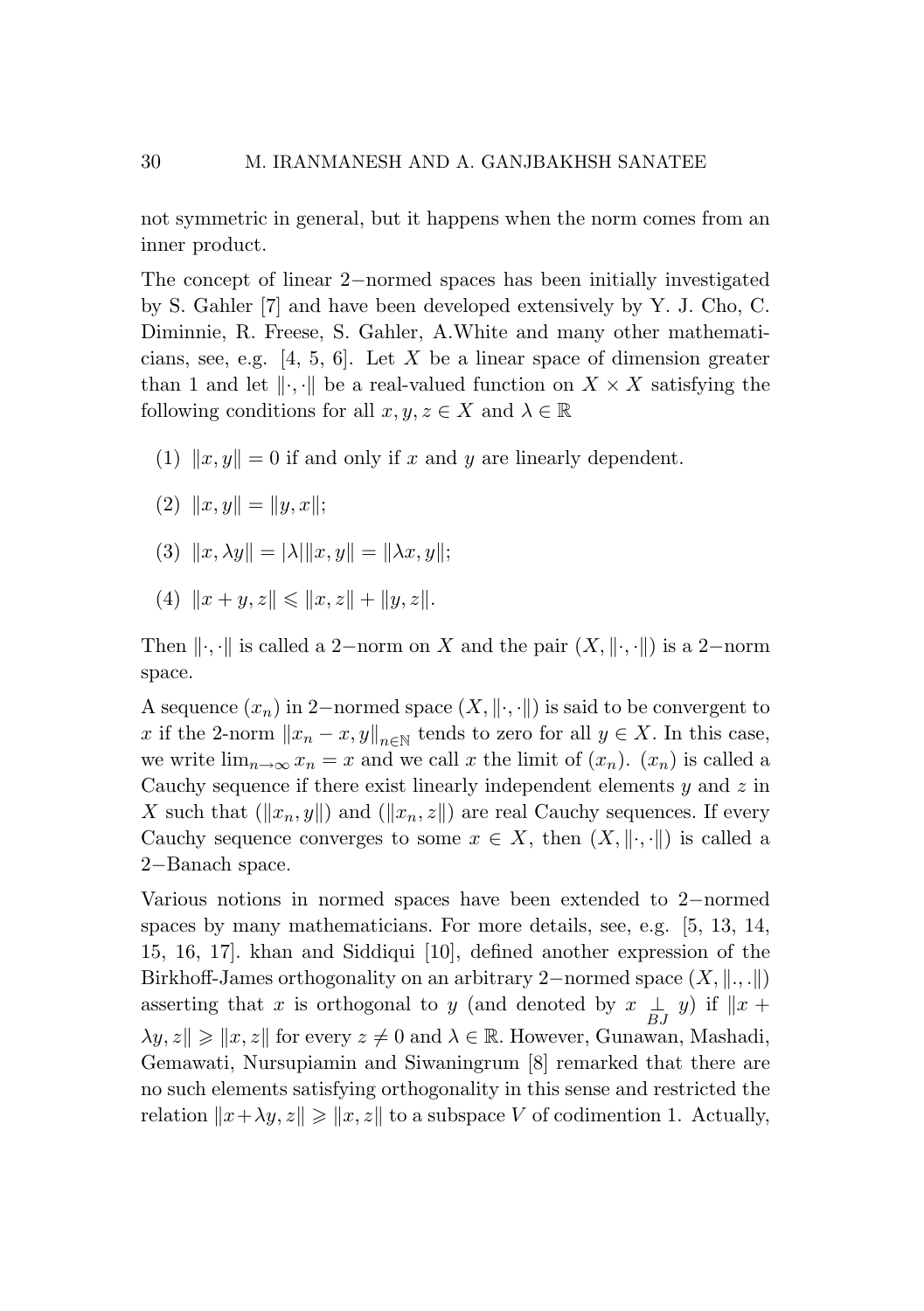*x*  $\frac{1}{BJ}$  *y* if and only if there exists a subspace *V* of *X* with  $codim(V) = 1$ such that  $\|x + \lambda y, z\| \ge \|x, z\|$  for every  $z \in V$  and  $\lambda \in \mathbb{R}$ .

In 1984, A. White and Y. J. Cho gave a chractrization for continuity of linear self mapping in 2*−*normed spaces [21]. In 1992, Koldabsky [12] proved that a linear self mapping *T* on a real normed space *X* preserves orthogonality if and only if *T* is an isometry multiplied by a positive constant and then in 2006 Blanco and Turnsek [3] extend this result to the case of linear operator between two different coplex normed linear spaces. In this paper, we prove the Koldabsky theorem for 2*−*normed spaces.

## 2. Main Results

Definition 2.1. *Let X and Y be two linear* 2*−normed spaces. Then the map*  $T: X \longrightarrow Y$  *is said to be a* 2*− isometry if* 

$$
||x_1, x_2|| = ||T(x_1), T(x_2)||
$$

*for all*  $x_1, x_2 \in X$ .

Throughout this paper, *X* denotes a 2*−*Banach space and *X<sup>∗</sup>* is its dual. Let  $x_0$  and  $z_0 \in X$  and  $x_0 \neq 0$ ,  $z_0 \neq 0$ . We define  $S^{z_0}(x_0)$  as follows

$$
S^{z_0}(x_0) = \{x^* \in X^*; \sup_{x \in X, ||x,z_0||=1} x^*(x) = 1, x^*(x_0) = ||x_0, z_0||\}.
$$

**Definition 2.2.** [22] *Let*  $f : X \to \mathbb{R}$  *be a function,*  $x_0 \in X$ ,  $x_0^* \in X^*$ , *then we say that*  $x_0$  *is a subgradient of*  $f$  *at*  $x$  *if* 

$$
f(y) - f(x) \geq x_0^*(y - x_0) \qquad y \in Y.
$$

*The subdifferential of*  $f$  *at*  $x_0$  *is the set of all subgradients of*  $f$  *at*  $x_0$  *and is denoted by*  $\partial f(x_0)$ *.* 

**Theorem 2.3.** [2, Theorem 2.39] Let  $f: X \to \mathbb{R}$  be a proper convex *function. If f is finite and continuous at x*0*, then*

$$
\lim_{\lambda \to 0^+} \frac{f(x_0 + \lambda y) - f(x_0)}{\lambda} = \sup \{ x^*(y) | x^* \in \partial f(x_0) \}.
$$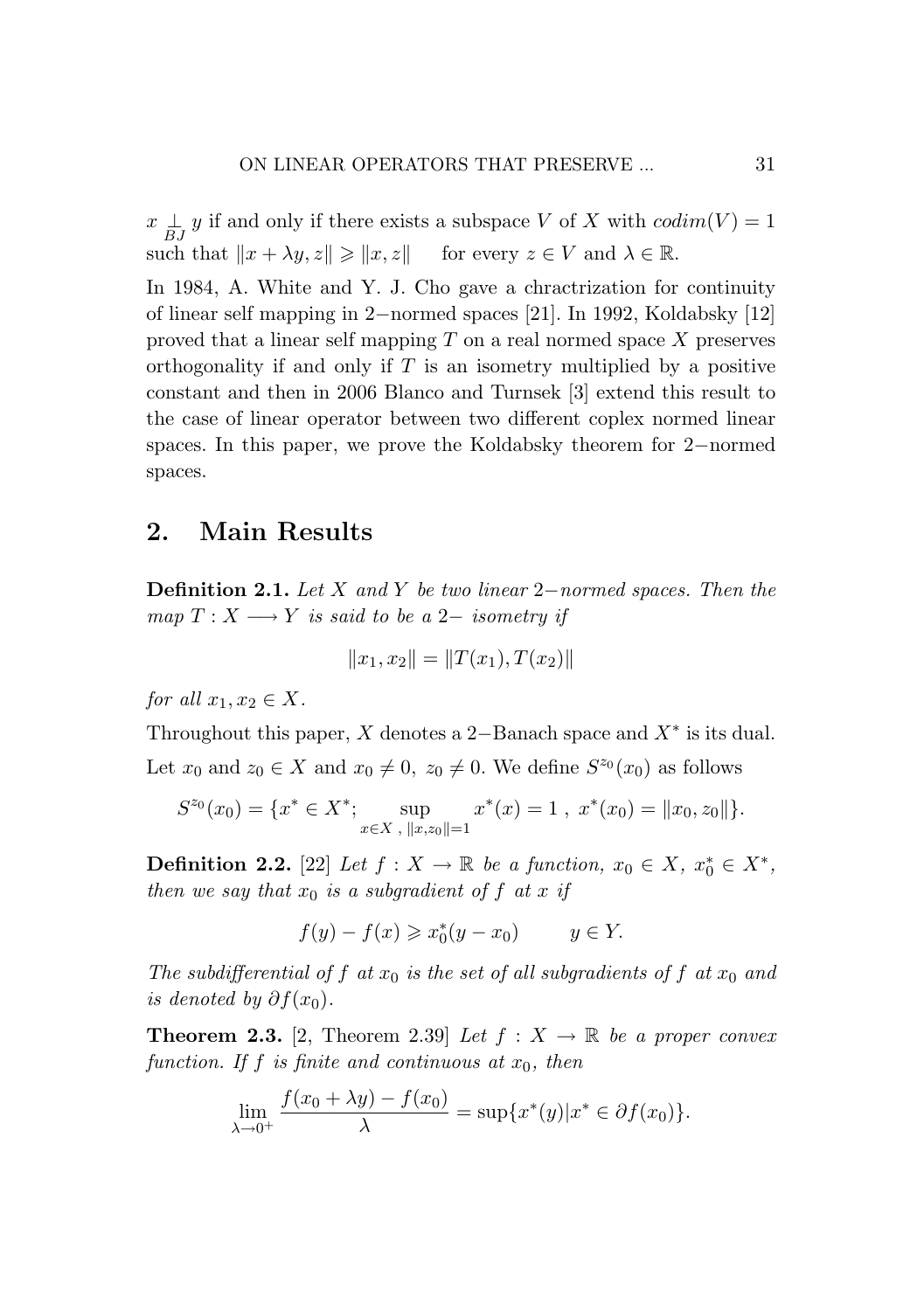By [22, Theorem 2.4.14, part (iii)] we have: By [22, Theorem 2.4.14, part (iii)] we have: By [22, Theorem 2.4.14, part (iii)] we have:

$$
\partial f(x_0) = \{x^* \in \partial f(0)|x^*(x_0) = f(x_0)\}.
$$
 (1)

Let  $f: X \to \mathbb{R}$ ,  $f(x) := ||x, z_0||$  and  $z_0 \in X$ . Then by Definition 2.2 and (1) we have (1) we have (1) we have

$$
\partial f(x_0) = \{x^* \in X^*; x^*(x) \le ||x, z_0||, x^*(x_0) = ||x_0, z_0||\}
$$
  
=  $\{x^* \in X^*; \sup_{x \in X, ||x, z_0|| = 1} x^*(x) = 1, x^*(x_0) = ||x_0, z_0||\}$   
=  $S^{z_0}(x_0).$ 

Thus, by Theorem 2.3, we have Thus, by Theorem 2.3, we have Thus, by Theorem 2.3, we have

$$
\lim_{\lambda \to 0^+} \frac{\|x + \lambda y, z\| - \|x, z\|}{\lambda} = \sup_{x^* \in S^z(x)} x^*(x) \tag{2}
$$

$$
\lim_{\lambda \to 0^{-}} \frac{\|x + \lambda y, z\| - \|x, z\|}{\lambda} = \inf_{x^* \in S^z(x)} x^*(x). \tag{3}
$$

for every  $x, y \in X$ ,  $x \neq 0$ .

Let  $D^z(x, y)$  be the set of all real numbers  $\lambda$  at which the function  $\phi^{z}(\lambda) = ||x + \lambda y, z||$  is differentiable.

**Lemma 2.4.** The function  $\phi^z(\lambda)$  is differentiable if and only if the value of  $x^*(y)$  is independent of choice of  $x^* \in S^z(x + \lambda y)$ .

Proof. *φ<sup>z</sup>* is differentiable if and only if Proof. *φ<sup>z</sup>* is differentiable if and only if Proof. *φ<sup>z</sup>* is differentiable if and only if

$$
\lim_{h \to 0^+} \frac{\|x + \lambda y + hy, z\| - \|x + \lambda y, z\|}{h} = \lim_{h \to 0^-} \frac{\|x + \lambda y + hy, z\| - \|x + \lambda y, z\|}{h}
$$

if and only if if and only if if and only if

$$
\sup_{x^* \in S^z(x + \lambda y)} x^*(y) = \inf_{x^* \in S^z(x + \lambda y)} x^*(y).
$$

Now, suppose that there exists  $x_1^*$  and  $x_2^* \in X^*$  such that  $x_1^*(y) \neq$ <br> $\ast$   $\rightarrow$  $x_2^*(y)$ . Let  $x_1^*(y) < x_2^*(y)$ , we have

$$
\inf_{x^* \in S^z(x + \lambda y)} x^*(y) \leq x_1^*(y) < x_2^*(y) \leq \sup_{x^* \in S^z(x + \lambda y)} x^*(y),
$$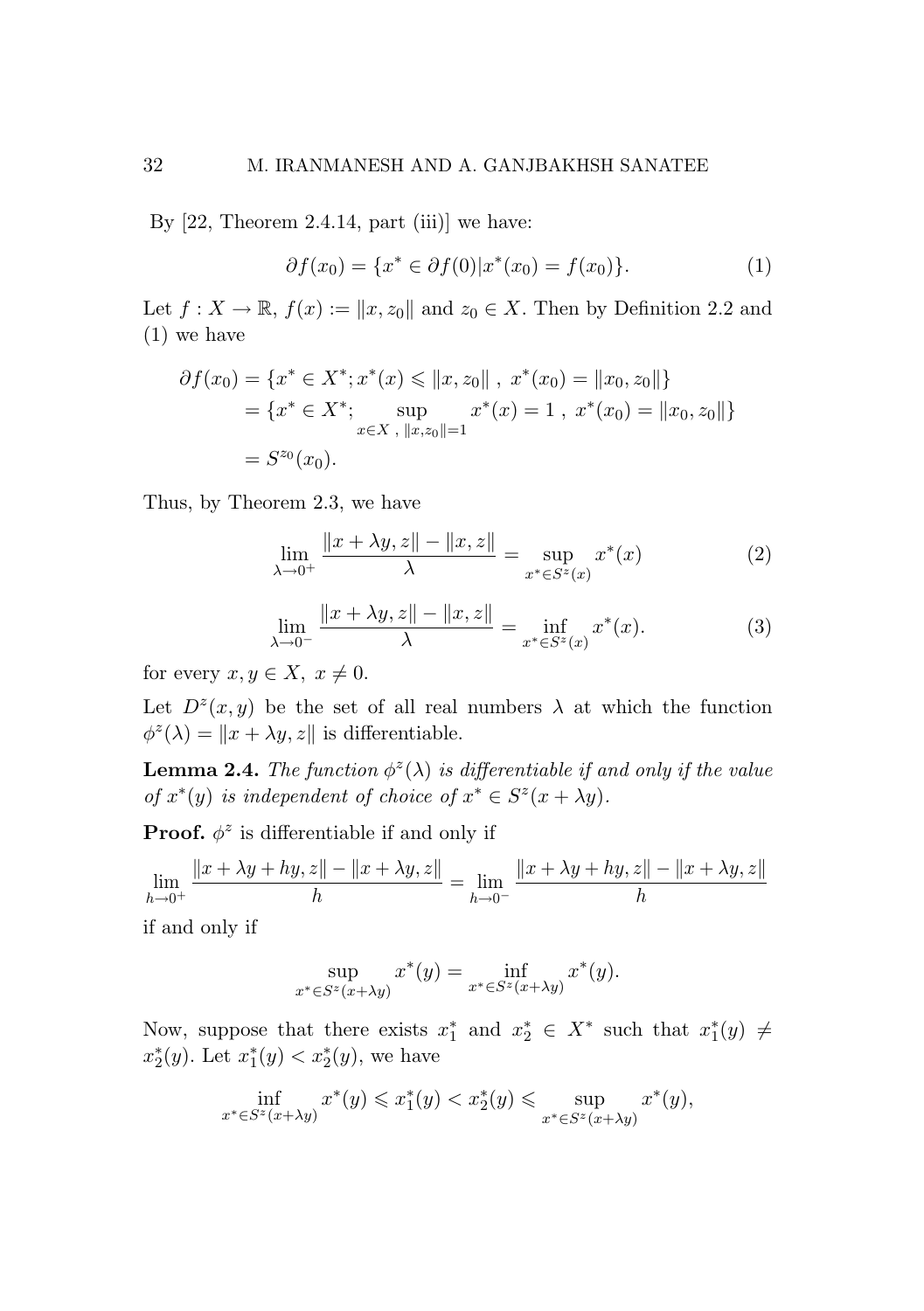therefore

$$
\sup_{x^* \in S^z(x + \lambda y)} x^*(y) \neq \inf_{x^* \in S^z(x + \lambda y)} x^*(y),
$$

this is a contradiction. Hence

$$
x_1^*(y) = x_2^*(y)
$$
 for all  $x_1^*, x_2^* \in S^z(x + \lambda y)$ .  $\Box$ 

**Lemma 2.5.** [19] *Every convex function*  $f : \mathbb{R} \to \mathbb{R}$  *is differentiable almost everywhere on* R *respect to Lebesgue measure.*

Let  $\lambda_1$  and  $\lambda_2 \in \mathbb{R}$ . Then for every  $t \in [0,1]$ , we have

$$
\phi^{z}(t\lambda_{1} + (1-t)\lambda_{2}) = ||x + (t\lambda_{1} + (1-t)\lambda_{2})y, z||
$$
  
\n
$$
= ||tx + t\lambda_{1}y, z|| + ||(1-t)x + (1-t)\lambda_{1}y, z||
$$
  
\n
$$
\leq t||x + \lambda_{1}y, z|| + (1-t)||x + \lambda_{1}y, z||
$$
  
\n
$$
\leq t\phi^{z}(\lambda_{1}) + (1-t)\phi^{z}(\lambda_{2}).
$$

So by Lemma 2.5,  $\phi^z$  is differentiable almost everywhere on R with respect to Lebesgue measure.

**Lemma 2.6.** *Let*  $\lambda \in D^z(x, y)$  *and*  $a, b \in \mathbb{R}$ *. Then* 

- *(1)* The value of  $x^*(ax + by)$  *is independent of the choice of*  $x^* \in$  $S^{z}(x + \lambda y)$ .
- *(2)*  $x + \lambda y \frac{1}{BJ}$   $ax + by$  *if and only if*  $S^z(ax + by) = 0$  *for every*  $x^* \in$  $S^{z}(x + \lambda y)$ .

#### Proof.

(1) . Let  $x^* \in S^z(x + \lambda y)$ . By Lemma 2.4,  $x^*(y)$  is independent of the choice *x∗*. Furthermore,

$$
x^*(x) = x^*(x + \lambda y) - \lambda x^*(y) = ||x - \lambda y, z|| - \lambda x^*(y)
$$
 (4)

for every  $x^* \in S^z(x + \lambda y)$ . By the independence of  $x^*(y)$  and equation 4, the result holds.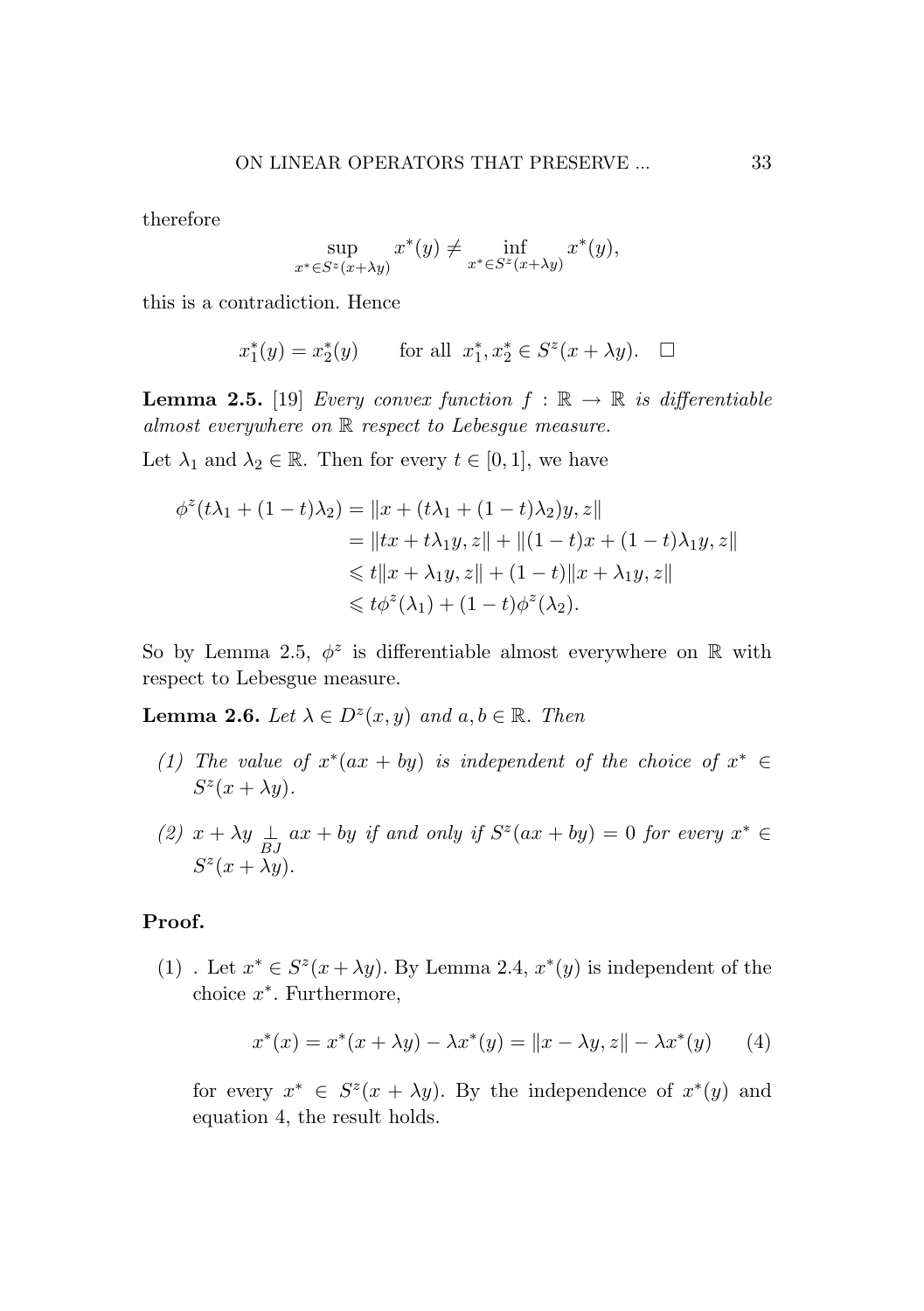(2) . If  $x+\lambda y \underset{BJ}{\perp} ax+by$  then there exists subspace  $V$  with  $codim(V)=$ 1 such that  $\overline{a}$ 

 $||x + \lambda y + t(ax + by), z|| \ge ||x + \lambda y, z||$  for all  $t \in \mathbb{R}$  and  $z \in V$ .

Therefore, Therefore, Therefore, Therefore, Therefore,

$$
\lim_{t \to 0^+} \frac{\|x + \lambda y + t(ax + by), z\| - \|x + \lambda y, z\|}{t} \ge 0;
$$
\n
$$
\lim_{t \to 0^-} \frac{\|x + \lambda y + t(ax + by), z\| - \|x + \lambda y, z\|}{t} \le 0.
$$

Hence Hence Hence Hence Hence

$$
\inf_{x^* \in S^z(x + \lambda y)} x^*(ax + by) \leq 0 \leq \sup_{x^* \in S^z(x + \lambda y)} x^*(ax + by). \tag{5}
$$

The fact that the value of  $x^*(ax+by)$  is independent of the choice of  $x^*$ , makes the inequility 5 into equility. Therefore

$$
x^*(ax+by) = 0 \quad \text{ for all } x^* \in S^z(x+\lambda y).
$$

Conversely, if  $x^*(ax + by) = 0$  for any  $x^* \in S^z(x + \lambda y)$  then

$$
x^*(x+\lambda y+\gamma(ax+by)) = x^*(x+\lambda y) = ||x+\lambda y, z|| \quad \text{for every } \gamma \in \mathbb{R}.
$$

Since  $x^*(x)$  $x∈X$ ,  $||x,y||=1$  $x^*(x) = 1$ , we have  $|x, y| = 1$ Since  $x^*(x) = 1$ , we have  $x \in X$ ,  $\Vert x, y \Vert$ = Since  $r^*(x) = 1$  we h *x∈X* ,  $||x,y||=1$  $x^*(x) = 1$ , we have  $|x, y| = 1$ ve have

$$
1 = \sup_{w \in \mathbf{X}} x^* \left( \frac{w}{\|w, z\|} \right) \geq x^* \left( \frac{x + \lambda y + \gamma(ax + by)}{\|x + \lambda y + \gamma(ax + by), z\|} \right) = \frac{\|x + \lambda y, z\|}{\|x + \lambda y + \gamma(ax + by), z\|}
$$

which means

$$
x + \lambda y \underset{BJ}{\perp} ax + by. \quad \square
$$

**Remark 2.7.** Let  $x + ay \perp_{BJ} y$ . There exists a subspace V of X with  $codim(V) = 1$  *such that* 

$$
||(x+ay)+\lambda y,z|| \ge ||x+ay,z|| \quad \text{ for every } z \in V, \ \lambda \in \mathbb{R}.
$$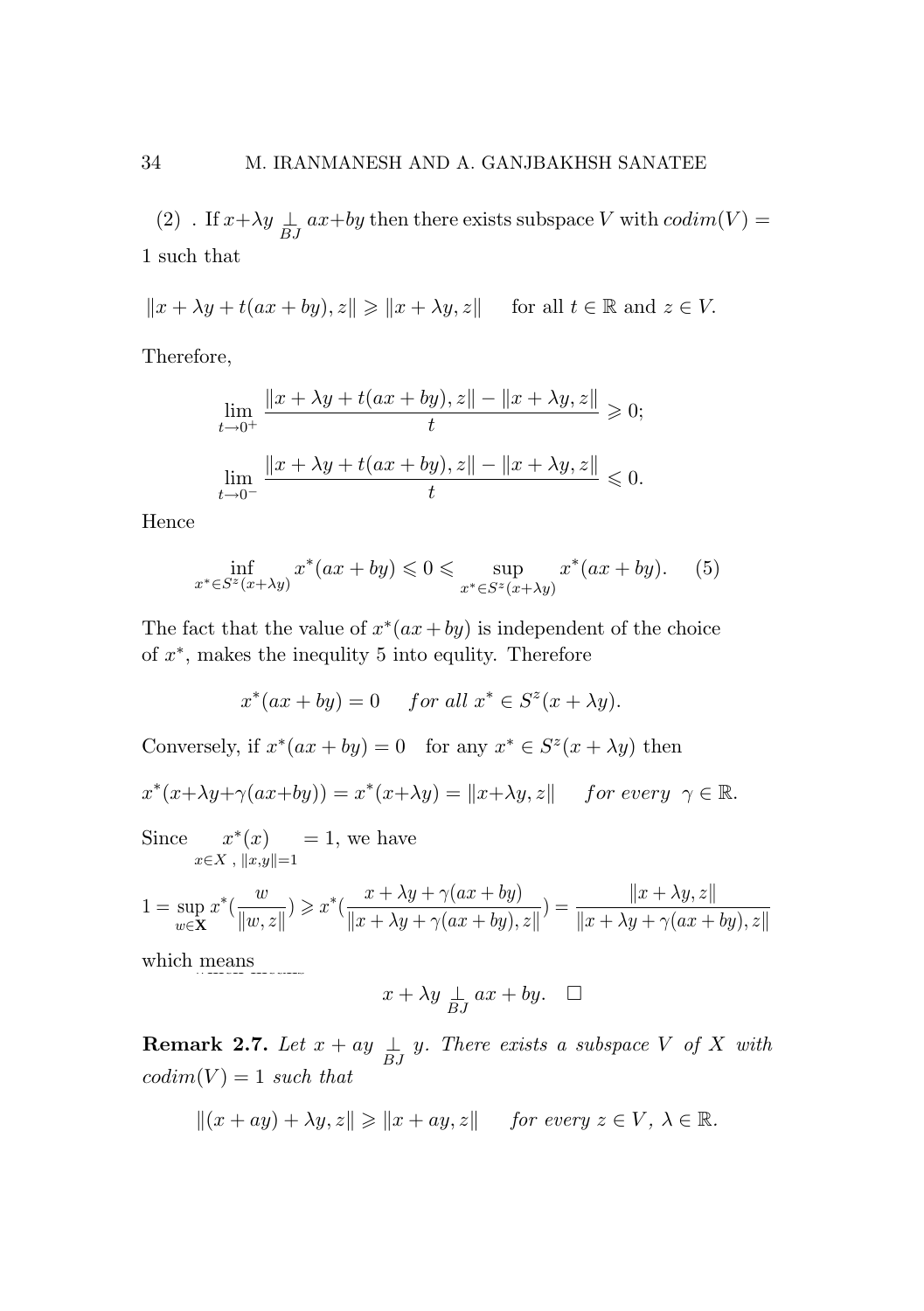*We choose an element*  $z \in V$  *and fix it. we have*;

 $||(x+ay)+\lambda y, z|| \ge ||x+ay, z||$  *for every*  $\lambda \in \mathbb{R}$  *if and only if*  $||x+ay, z||$ *is the smallest value of*  $\|x + \lambda y, z\|$ *. Since*  $\|x + \lambda y, z\|$  *is continuous at*  $\lambda$ *, it most take its minimum. Suppose*  $x + my \perp z \perp x$  and  $x + My \perp z \perp x$ *. since the function*  $\phi$  *is convex, it follows that*  $\|x + my, z\| = \|x + My, z\| =$  $||x + ay, z||$  *if a is between m and M and that*  $x + ay \frac{1}{BJ}y$ *. So, the set of numbers a for which*  $||(x + ay) + \lambda y, z|| \ge ||x + ay, z||$  *is closed interval*  $[m, M]$  *and*  $||x+ay, z|| = ||x+my, z|| = ||x+My, z||$  *for any*  $a \in [m, M]$ *.* 

**Lemma 2.8.** *For each*  $a \in D^z(x, y)$ , we have either  $||(x+ay)+\lambda y, z|| \geq$  $\|x + ay, z\|$  *for any*  $\lambda \in \mathbb{R}$  *or there exists a unique number*  $k_a \in \mathbb{R}$  *such that*  $||(x + ay) + \lambda(x - k_a y), z|| \geq ||x + ay, z||$  *for every*  $\lambda \in \mathbb{R}$ *.* 

**Proof.** Let  $a \in D^z(x, y)$  and  $x^* \in S^z(x + ay)$ . Using Lemma 2.4 and 2.6 the value of the  $x^*(x)$  and  $x^*(y)$  are not depend to the choice of *x*<sup>\*</sup> ∈ *S*<sup>*z*</sup>(*x* + *ay*). If *x*<sup>\*</sup>(*y*) = 0, then by Lemma ??,  $||(x + ay) + \lambda y, z||$  ≥  $||x + ay, z||$ . If  $x^*(y) \neq 0$ , then  $||(x + ay) + \lambda(x - by)$ ,  $z|| \geq ||x + ay, z||$ if and only if  $x^*(x - by) = 0$ . Thus,  $k_a = \frac{x^*(x)}{x^*(y)}$ . □

Lemma 2.8, define the function *f* on  $\mathbb{R}\setminus[m,M]$  by  $f(a) = k_a$ . It appeares that the 2*−*norm can be expressed in terms of the function *f*.

Lemma 2.9. *Consider m and M as we mentioned in Remark 2.7. Let*  $\lambda \in D^z(x, y)$ *. If*  $\lambda \in (m, M)$  *then* 

$$
||x + \lambda y, z|| = ||x + My, z|| \exp(\int_M^{\lambda} (t + f(t))^{-1} dt)
$$
 (6)

$$
||x + \lambda y, z|| = ||x + my, z|| \exp(\int_{\lambda}^{m} (t + f(t))^{-1} dt)
$$
 (7)

**Proof.** Let  $\lambda \in D^z(x, y)$ ,  $\lambda > M$ . Fix  $x^* \in S^z(x + \lambda y)$ . By Lemma 2.8,

$$
x^*(x) = f(\lambda)x^*(y). \tag{8}
$$

From Equations (2),(3) and Lemma 2.4, we have

$$
x^*(x) = \frac{d(\|x + \lambda y, z\|)}{d\lambda}.
$$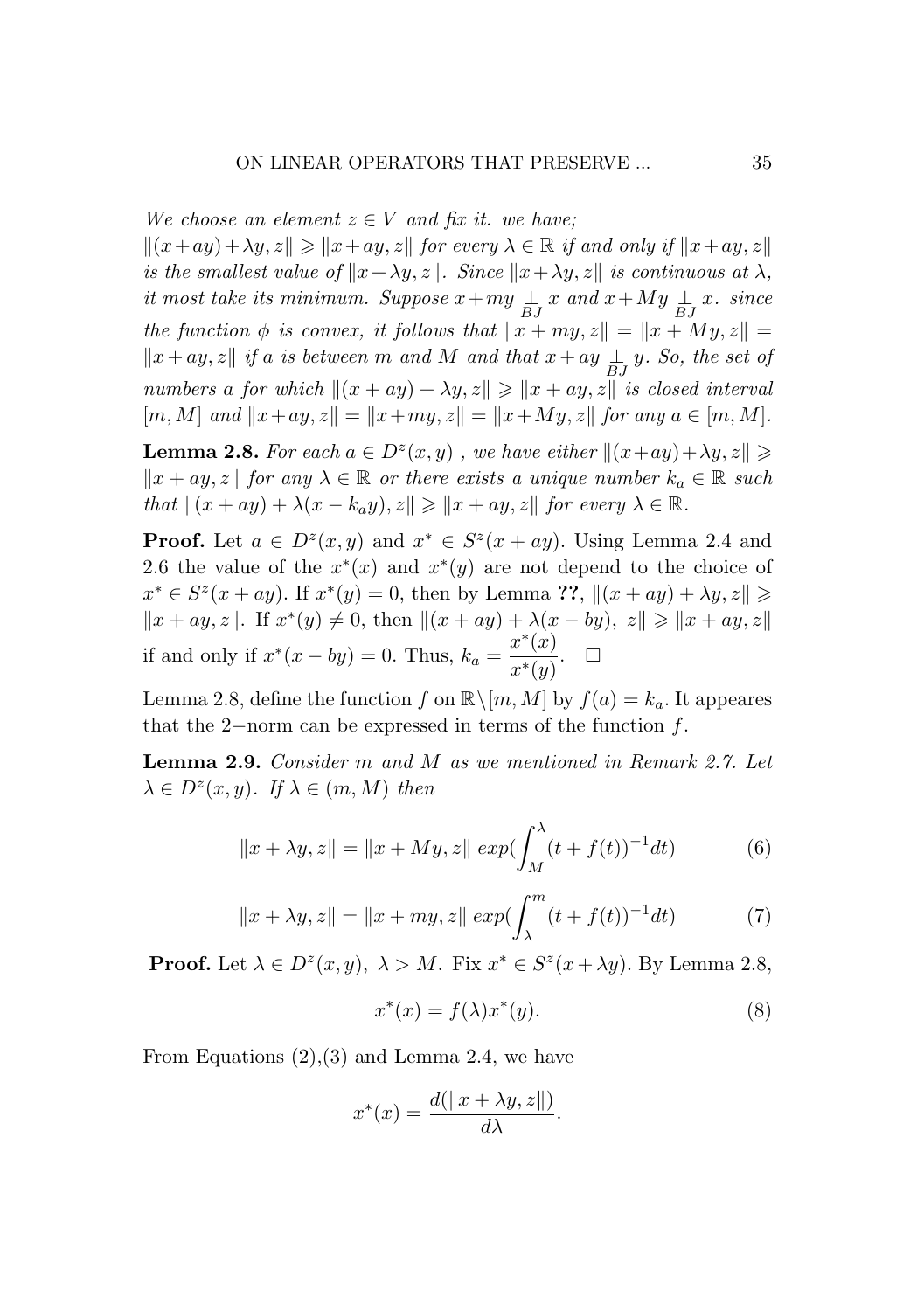So So

$$
x^*(x) = x^*(x + \lambda y) - \lambda x^*(y) = ||x + \lambda y, z|| - \lambda \frac{d(||x + \lambda y, z||)}{d\lambda}.
$$
 (9)

Hence,  $f(\lambda)x^*(y) = ||x + \lambda y, z|| - \lambda \frac{d(||x + \lambda y, z||)}{d\lambda}$  which implies that

$$
f(\lambda) \frac{d(||x + \lambda y, z||)}{d\lambda} = ||x + \lambda y, z|| - \lambda \frac{d(||x + \lambda y, z||)}{d\lambda}.
$$

Therefore,  $\frac{d(||x + \lambda y, z||)}{d\lambda} (f(\lambda) + \lambda) = ||x + \lambda y, z||$  and so

$$
\frac{\frac{d(\|x+\lambda y,z\|)}{d\lambda}}{\|x+\lambda y,z\|} = \frac{1}{f(\lambda)+\lambda}.
$$

Since  $\lambda \in D^z(x, y) \cap [M, \infty]$  and Lebesgue measure of the set  $\mathbb{R} \backslash D^z(x, y)$ is zero, we get is zero, we get

$$
\int_{M}^{\lambda} \frac{d(\|x + \omega y, z\|)}{\|x + \omega y, z\|} d\omega = \int_{M}^{\lambda} \frac{1}{f(\omega) + \omega}.
$$
 (10)

The function  $\phi^z(\lambda) = ||x + \lambda y, z||$  is absolutely continuous and so the integral in the left-hand side of Equation (10) is equal to integral in the left-hand side of Equation (10) is equal to

$$
ln(\frac{\|x+\lambda y,z\|}{\|x+My,z\|}).
$$

This complete the proof of the Equation (6). A similar argument shows This complete the proof of the Equation (6). A similar argument shows that Equation (7) is also hold.  $\square$ 

**Theorem 2.10.** Let X be a linear 2-normed space and  $T: X \longrightarrow X$ *be a linear* 2*− isometry then T is one-to-one. be a linear* 2*− isometry then T is one-to-one.*

**Proof.** For every  $a \neq 0$ , since there exists a point  $b \in X$  with  $||T(a), T(b)|| =$  $||a, b|| \neq 0$ ,  $T(a) \neq 0$  and hence *T* is one-to-one.  $\square$ 

Let *X* and *Y* be linear 2*−*normed spamathbbces. By definition of 2*−* Let *X*and *Y* be linear 2*−*normed spamathbbces. By definition of 2*−* isometry and *BJ−*orthogonality we get that, If *T* : *X longrightarrowY* isometry and *BJ−*orthogonality we get that, If *T* : *X longrightarrowY* is a linear 2*−* isometry then *T* preserve *BJ−*orthogonality. is a linear 2*−* isometry then *T* preserve *BJ−*orthogonality.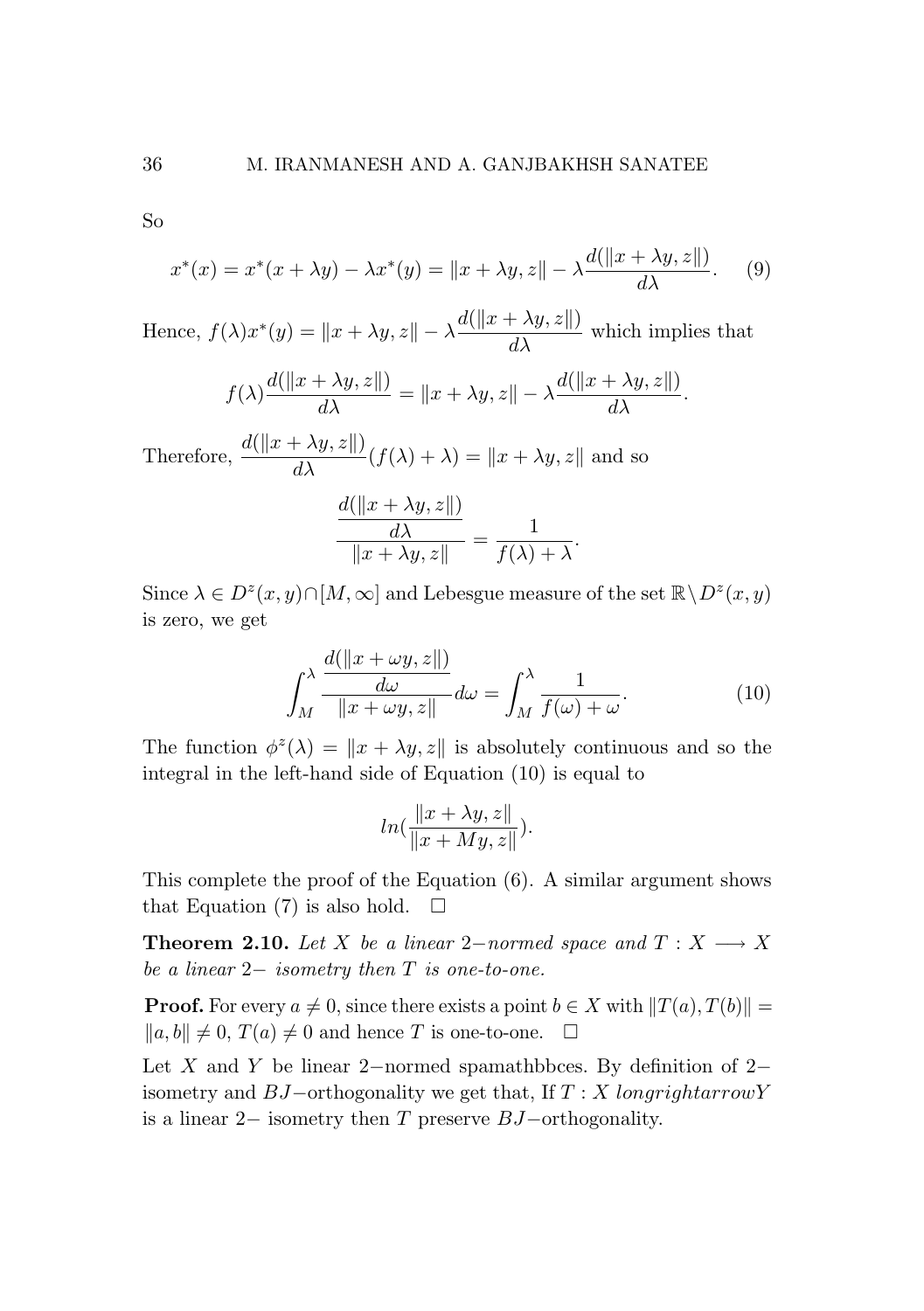Now we prove the Koldobsky Theorem in 2*−*normed space.

**Theorem 2.11.** *Let*  $X$  *be a real* 2−*Banach space and*  $T: X \longrightarrow X$  *be a linear operator that preserve*  $BJ$ *-* $orthogonality$ . Then there exists  $k \in \mathbb{R}$ *such that*  $T = kU$  *and*  $U$  *is a* 2*−isometry.* 

Proof. Let *T* be a linear operator preiseving *BJ−*orthogonality and  $T \neq 0$ . Fix  $x, z \in X$  such that  $Tx \neq 0$ . Let *y* be an arbitrary element of *X* such that  $x \neq \lambda y$  for every  $\lambda \in \mathbb{R}$ . Denote by  $I_1$  and  $I_2$  the intervals  $[m, M]$  corresponding to the pairs of vectors  $(x, y)$  and  $(Tx, Ty)$ . Since *T* preserves *BJ−*orthogonality we have *I*<sup>1</sup> *⊆ I*2. Now we prove that  $I_1 = I_2$ . Let  $I = I_2 \setminus I_1 \neq \emptyset$  and let  $\lambda \in I$  and  $\lambda \in D^z(x, y) \cap D^z(Tx, Ty)$ . Since  $\lambda \in I_2$  so  $Tx + \lambda Ty \perp \rightarrow J_1$  *Ty*. By Lemma 2.8 there exists  $k_{\lambda} \in \mathbb{R}$ such that

$$
x + \lambda y \underset{BJ}{\perp} x - k_{\lambda} y,
$$

so

$$
Tx + \lambda Ty \underset{BJ}{\perp} Tx - k_{\lambda} Ty.
$$

By Lemma 2.6 for any  $x^* \in S^{\lambda Ty}(Tx + \lambda Ty)$  we have

$$
x^*(Ty) = 0 \quad , \quad x^*(Tx - k_\lambda Ty) = 0.
$$

Hence

$$
||T(x + \lambda y), T(\lambda y)|| = x^*(Tx + \lambda Ty) = x^*(Tx - k_{\lambda} + k_{\lambda} + \lambda Ty)
$$

$$
= x^*(Tx - k_{\lambda} Ty) + k_{\lambda} x^*(Ty) + \lambda x^*(Ty) = 0
$$

and so there exists  $\alpha \in \mathbb{R}$  such that

$$
T(x + \lambda y) = \alpha T(\lambda y)
$$

or equivalently

 $T(x + \lambda y - \alpha \lambda y) = 0.$ 

Concequently by Theorem 2.10 we get

$$
x = \lambda (1 - \alpha) y
$$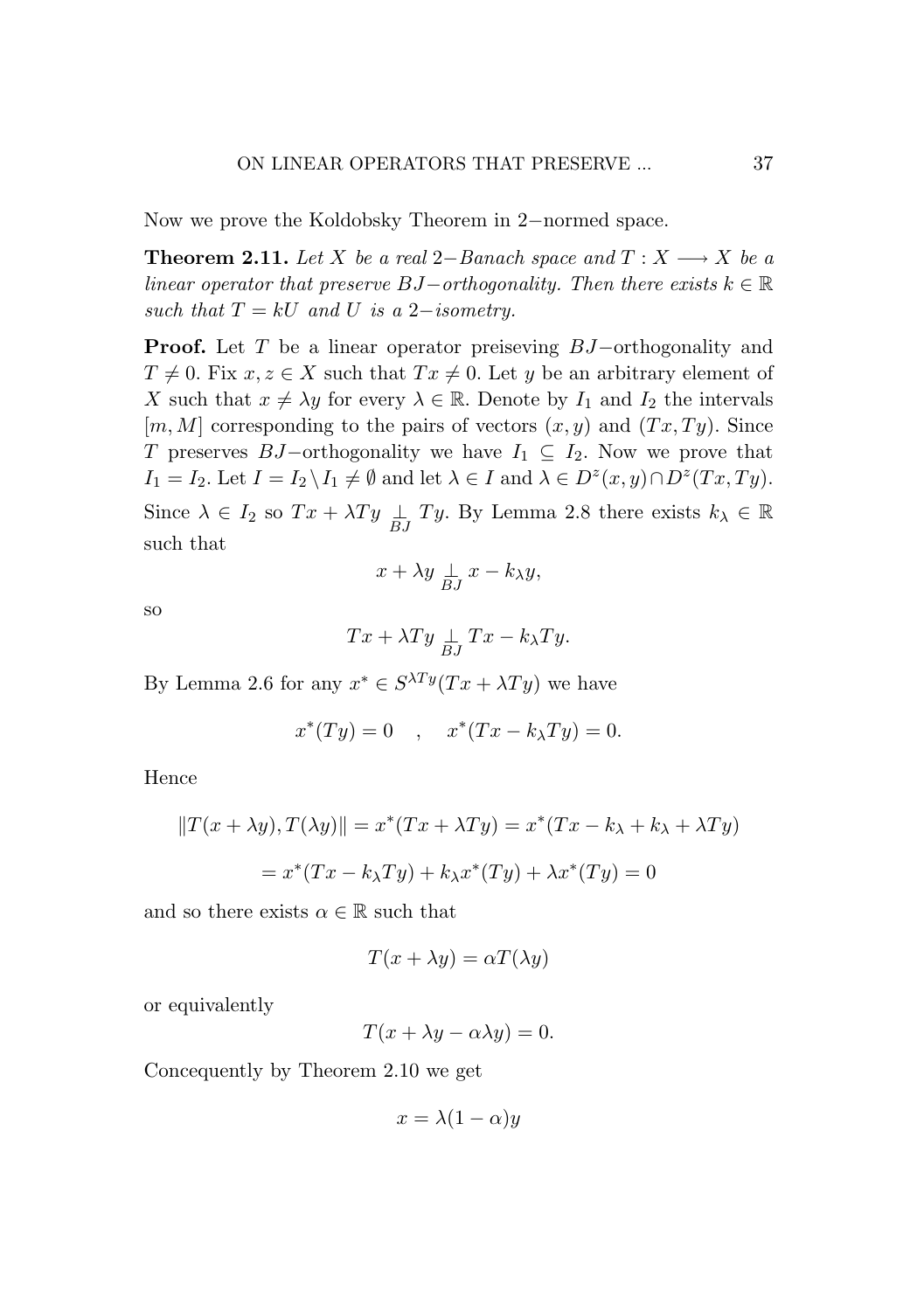which is a contradiction. Therefore  $I_1 = I_2$ . Hence  $m, M$  and the function  $k_{\alpha}$  are the same for both pairs  $(x, y)$  and  $(Tx, Ty)$ . Therefore  $||T(x + y)||$  $\lambda y$ *, Tz*<sup> $\parallel$ </sup> and  $\Vert x + \lambda y$ *, z* $\parallel$ <sup> *are constant for every*  $\lambda \in [m, M]$ . Since we</sup> have

$$
||x + \lambda y, z|| = ||x + My, z|| exp(\int_M^{\lambda} (t + f(t))^{-1} dt)
$$

and

$$
||Tx + \lambda Ty, Tz|| = ||Tx + MTy, Tz|| exp(\int_M^{\lambda} (t + f(t))^{-1} dt).
$$

cosequently, there exists  $k_1, k_2 \in \mathbb{R}$  such that

$$
||x + \lambda y, z|| = k_1
$$

$$
||Tx + \lambda Ty, Tz|| = k_2
$$

and hence

$$
||x + \lambda y, z|| = \frac{k_1}{k_2} ||Tx + \lambda Ty, Tz||. \quad \Box
$$

## References

- [1] J. Alonso,Uniqueness properties of isosceles orthogonality in normed linear spaces, *Ann. Sci. Math. Qu ebec,* 18 (1)(1994), 25–38.
- [2] V. Barbu and T. Precupanu, *Convexity and Optimization in Banach Spaces*, Springer, (2012).
- [3] A. Blanco and A. Turnsek, ON maps that preserve orthogonality in normed spaces, *Proc. Roy. Soc. Edinburgh Sect. A.,* 136 (2006), 709-716.
- [4] Y. J. Cho, C. R. Diminnie, S. Gahler, R. W. Freese, and E. Z. Andalafte, Isosceles orthogonal triple in linear 2- normed spaces, *Math. Nachr.,* 157 (1992), 225-234.
- [5] R. Diminnie and A. White, A characterization of strictly convex 2*−*normed spaces, *J. KoreanMath. Soc.,* (1974), 53-54.
- [6] R. W. Freese and Y. J. Cho, *Geometry of linear* 2*−normed Space*, Nova Science Publishers, Hauppage, NY, USA. 2001.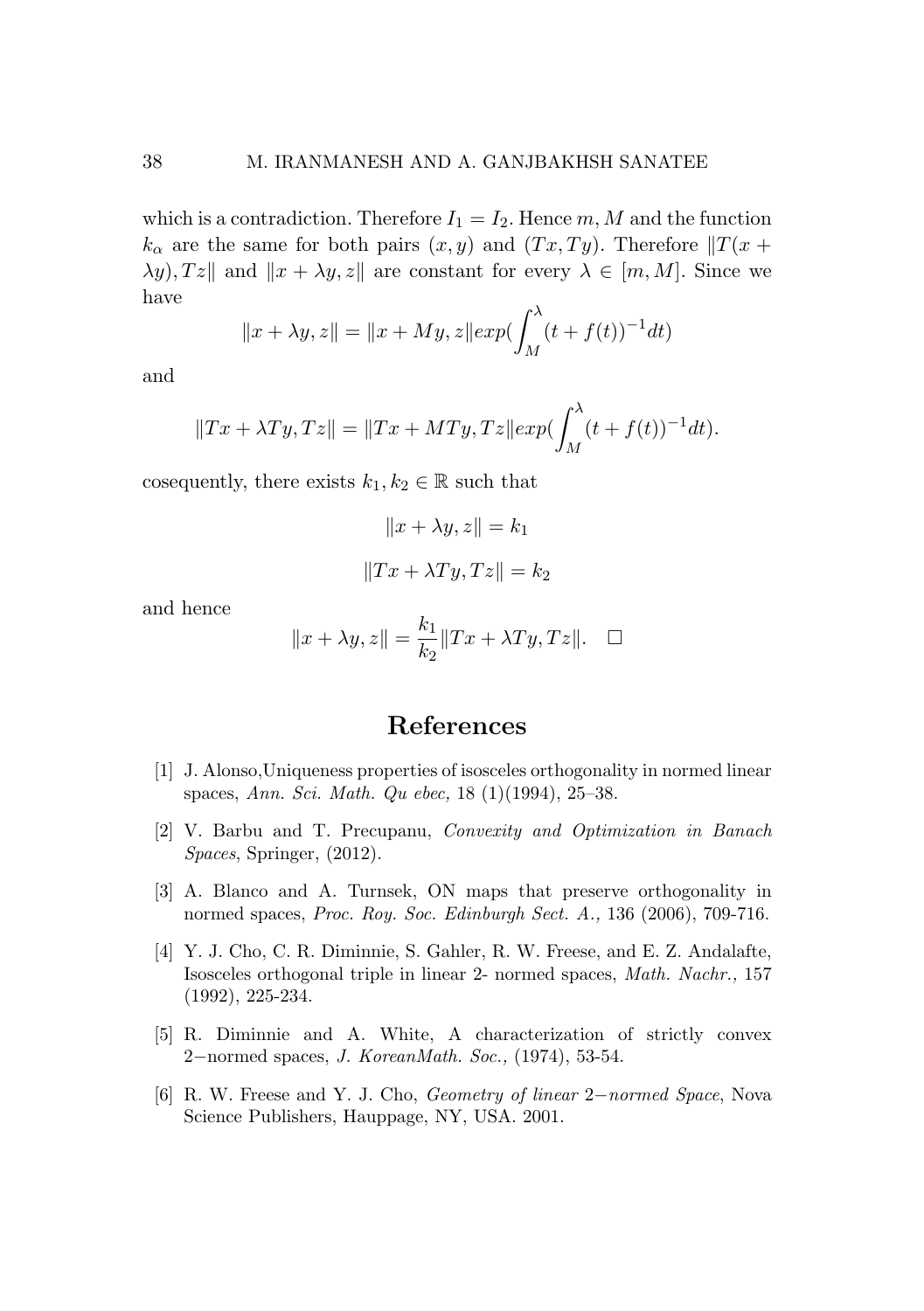- [7] S. Gahler, Linear 2*−*normierte, *Raume. Math. Nachr.,* 28 (1964), 1-43.
- [8] H. Gunawan Mshadi, S. G. Nursuoiamin, and I. Sihwaningrum, orthogonality in 2*−*normed space revisited, *Univ. Beograd. Publ. Elektrotehn. Fak.,* 17 (2006), 76-83.
- [9] R. C. James, Orthogonality and linear functional in normed linear spaces, *Trans. Amer. Math. soc,* 61 (1944), 263-292.
- [10] A. Khan and A. Siddiqui, b-orthogonality in 2*−*normed space,Bull. *Calcutta Math. Soc.,* 74 (1982), 216-222.
- [11] D. Koehler and P.Rosenthal, On isometries of normed linear spaces, *Studia mathematica,* 36 (1970), 213-216.
- [12] A. Koldobsky, Operators preserving orthogonality are isometry, *Proc. Roy. Soc. Edinburgh. Sect. A.,* 123 (1993), 835-837.
- [13] Z. Lewandowska, Linear operators on generalized 2*−*normed Spaces, *Bull. Math. Soc. Sce. Math. Roumanie,* 42 (1992), 353-368.
- [14] Z. Lewandowska, On 2*−*normed Sets, *Glasnik Mat.,* 35 (2003), 99-110.
- [15] Z. Lewandowska, Banach-Steinhaus theorems for bounded linear operators with val-ues in a generalized 2*−*normed space, *Glas. Mat.,* 3 (58) (2003), 329-340.
- [16] Z. Lewandowska, M. S. Moslehian, and A. S. Moghaddam, Hahn-Banach theorem in generalized 2*−*normed Space, *Communication in Mathematical Analysis,* 1 (2006), 109–113.
- [17] H. Mazaheri and R. Kazemi, Some results on 2*−* inner product spaces, *Novi Sad J. Math.,* 37 (2007), 35-40.
- [18] J. Sikorska, Orthogonalities and functional equations, *Aequationes Math.,* 89 (2015), 215-277.
- [19] F. Riesz and B. SZ-Nagy,*Leconc d, analyse functionelle* , Akademiai Kiado, Budapest, (1972).
- [20] A. White, 2*−*Banach spaces, *Math Nachr.,* 42 (1969), 43-60.
- [21] A. White and Y. J. Cho, Linear mapping on linear 2-normed spaces, *J. KoreanMath. Soc.,* (1984), 1-6.